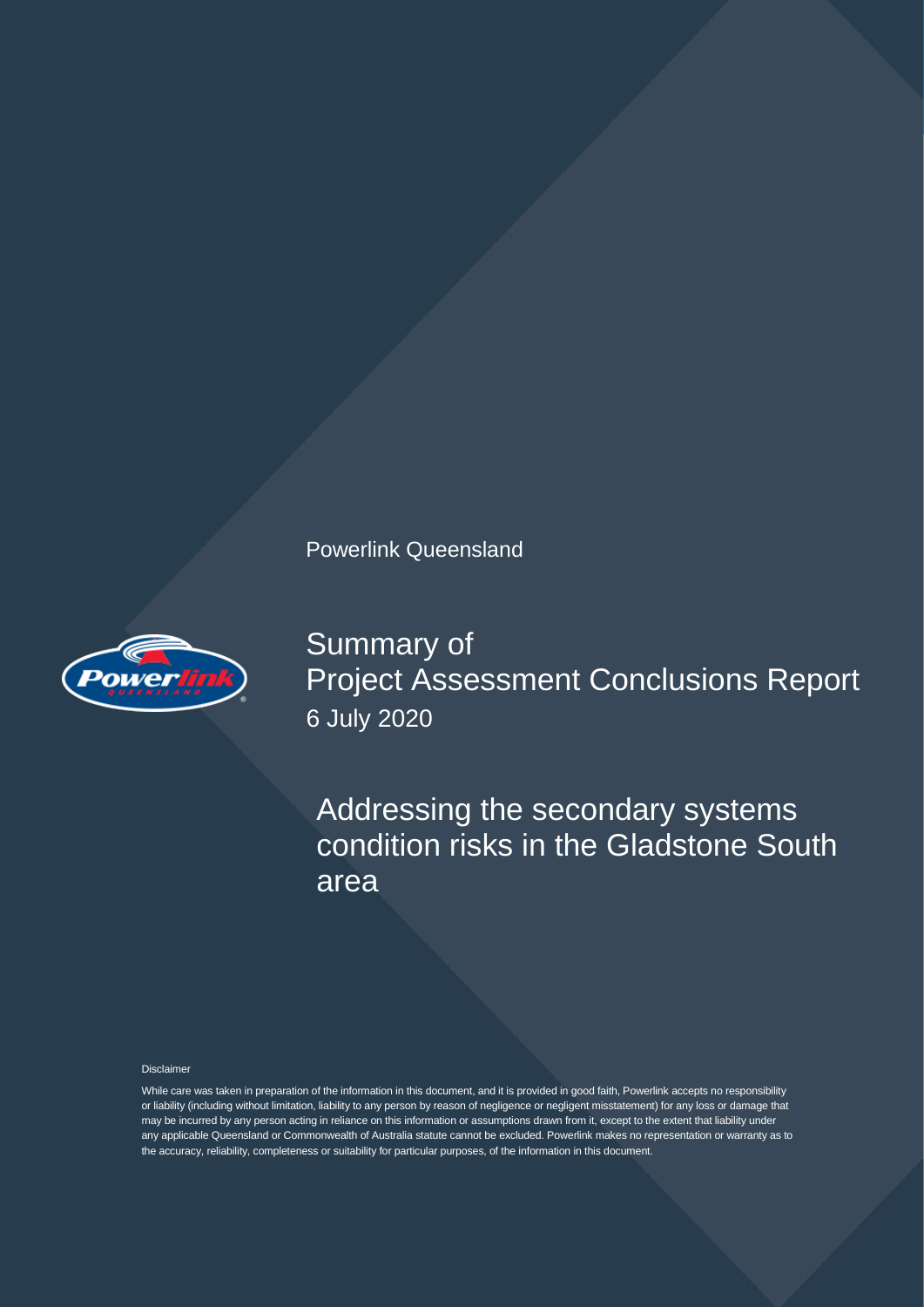Project Assessments Conclusion Report: Addressing the secondary system condition risks in the Gladstone South area

## Executive Summary

Gladstone South Substation, located approximately 5km southeast of the Gladstone CBD, was established in the early 1960s as a 132kV injection point for the 66kV regional distribution network owned by Ergon Energy (part of the Energy Queensland Group). A second interconnected 132kV substation was established on an adjacent site in 2002 to meet a growing demand for electricity in the local area.

The QAL West Substation, also established in 2002, is one of three injection points for the Queensland Aluminium (QAL) refinery in Gladstone.

Planning studies have confirmed there is a long-term requirement to continue to supply the existing electricity services provided by Gladstone South and QAL West Substations to support a diverse range of customer needs in the area.

The secondary systems at Gladstone South and QAL West Substations broadly perform the functions of transmission element protection, data collection, remote (and local) control and monitoring. Commissioned almost 20 years ago, most of these systems are reaching the end of their technical service lives and are no longer supported by the manufacturer, with limited spares available. Increasing failure rates, along with the increased time to rectify the faults due to the obsolescence of the equipment significantly affects the availability and reliability of these systems and their ability to continue to meet the requirements of the National Electricity Rules (the Rules).

Powerlink must therefore address the emerging risks arising from the condition of the secondary systems at Gladstone South and QAL West Substations. As the identified need of the proposed investment is to meet reliability and service standards specified within Powerlink's Transmission Authority and guidelines and standards published by the Australian Energy Market Operator (AEMO), and to ensure Powerlink's ongoing compliance with Schedule 5.1 of the Rules, it is classified as a 'reliability corrective action'<sup>1</sup> .

This Project Assessment Conclusions Report (PACR) represents the final step in the RIT-T process prescribed under the Rules undertaken by Powerlink to address the condition risks arising from the secondary systems at Gladstone South and QAL West Substations. It contains the results of the planning investigation and the cost-benefit analysis of the credible option compared to a non-credible Base Case where the emerging risks are left to increase over time. In accordance with the RIT-T, the credible option that minimises the net present value (NPV) of costs is recommended as the preferred option.

## Credible options considered

1

Powerlink developed two credible network options to maintain the existing electricity services, ensuring an ongoing reliable, safe and cost effective supply to customers in the area. The major difference between the credible options relates to the staging of the Gladstone South works.

By addressing the condition risks, both options allow Powerlink to meet the identified need and continue to meet the reliability and service standards specified within Powerlink's Transmission Authority, Schedule 5.1 of the Rules, AEMO guidelines and standards and applicable regulatory instruments.

Powerlink published a Project Specification Consultation Report (PSCR) in February 2020 to address the risks and obsolescence issues arising from the condition of the secondary systems at Gladstone South and QAL West Substations. No submissions were received in response to the PSCR that closed on 22 May 2020. As a result, no additional credible options have been identified as a part of this RIT-T consultation.

The two credible network options, along with their NPVs relative to the Base Case are summarised in Table 1. Both options have a negative NPV relative to the non-credible Base Case, as allowed for under the Rules for 'reliability corrective actions'. Of the two credible network options, Option 2 has the lowest cost in NPV terms.

<sup>&</sup>lt;sup>1</sup> The Rules clause 5.10.2, Definitions, reliability corrective action. **NOTE.** This RIT-T commenced under Version 132 of the Rules in February 2020.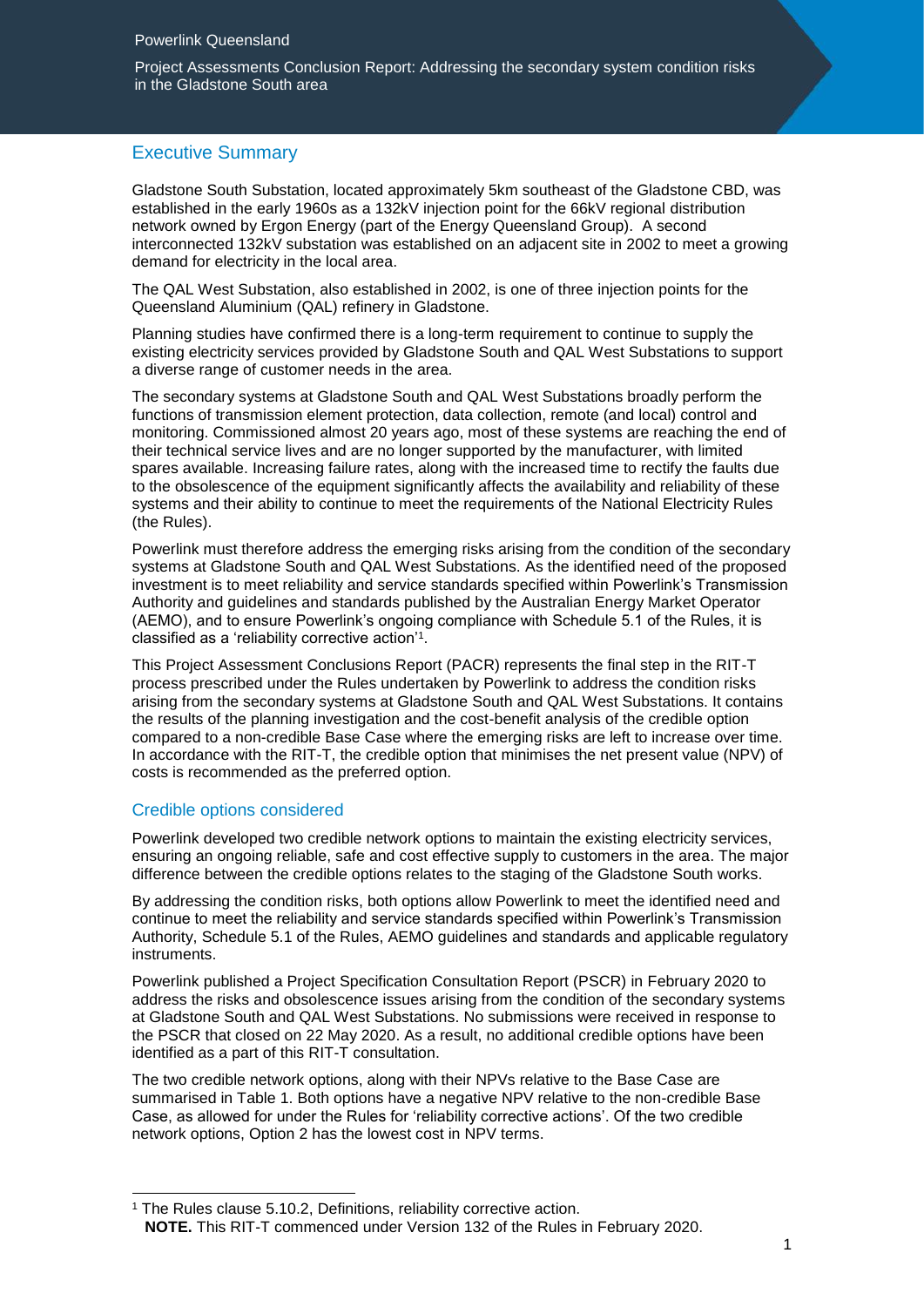Summary of Project Assessment Conclusions Report: Addressing the secondary systems condition risks in the Gladstone South area

## Table 1: Summary of credible network options

| Option | <b>Description</b>                                                                                                                                                                                                       | Capital costs<br>\$m\$<br>2019/20 | Weighted<br><b>NPV</b> relative<br>to Base Case<br>\$m\$ | Ranking      |
|--------|--------------------------------------------------------------------------------------------------------------------------------------------------------------------------------------------------------------------------|-----------------------------------|----------------------------------------------------------|--------------|
| 1      | <b>Gladstone South: Partial replacement</b><br>of secondary systems equipment using a<br>new prefabricated building by April 2024*<br>Partial replacement of secondary<br>systems equipment by October 2030 <sup>+</sup> | $15.9*$                           | 10.3                                                     | $\mathbf{2}$ |
|        |                                                                                                                                                                                                                          | $2.3^{+}$                         |                                                          |              |
|        | <b>QAL West: Replace all secondary</b><br>systems using existing building by April<br>2024*                                                                                                                              | $6.8*$                            |                                                          |              |
| 2      | <b>Gladstone South:</b> Full replacement of<br>all secondary systems using a new<br>prefabricated building by April 2024*                                                                                                | $17.0*$                           |                                                          |              |
|        | <b>QAL West: Replace all secondary</b><br>systems using existing building by April<br>2024*                                                                                                                              | $6.8*$                            | 10.4                                                     |              |

#### \* RIT-T Project Future modelled projects

Figure 1 shows the absolute NPVs of the Base Case and the credible network options. All credible options significantly reduce the total risks arising from the condition of the ageing and obsolete secondary systems at Gladstone South and QAL West Substations when compared to the Base Case. Option 2 has the highest NPV of the credible options.



Figure 1: Weighted NPV of Base Case and Credible Network Options

# Evaluation and Conclusion

The RIT-T requires that the proposed preferred option maximises the present value of net economic benefit, or minimises the net cost, to all those who produce, consume and transport electricity. The economic analysis demonstrates that Option 2 provides the lowest cost solution and is therefore the preferred option.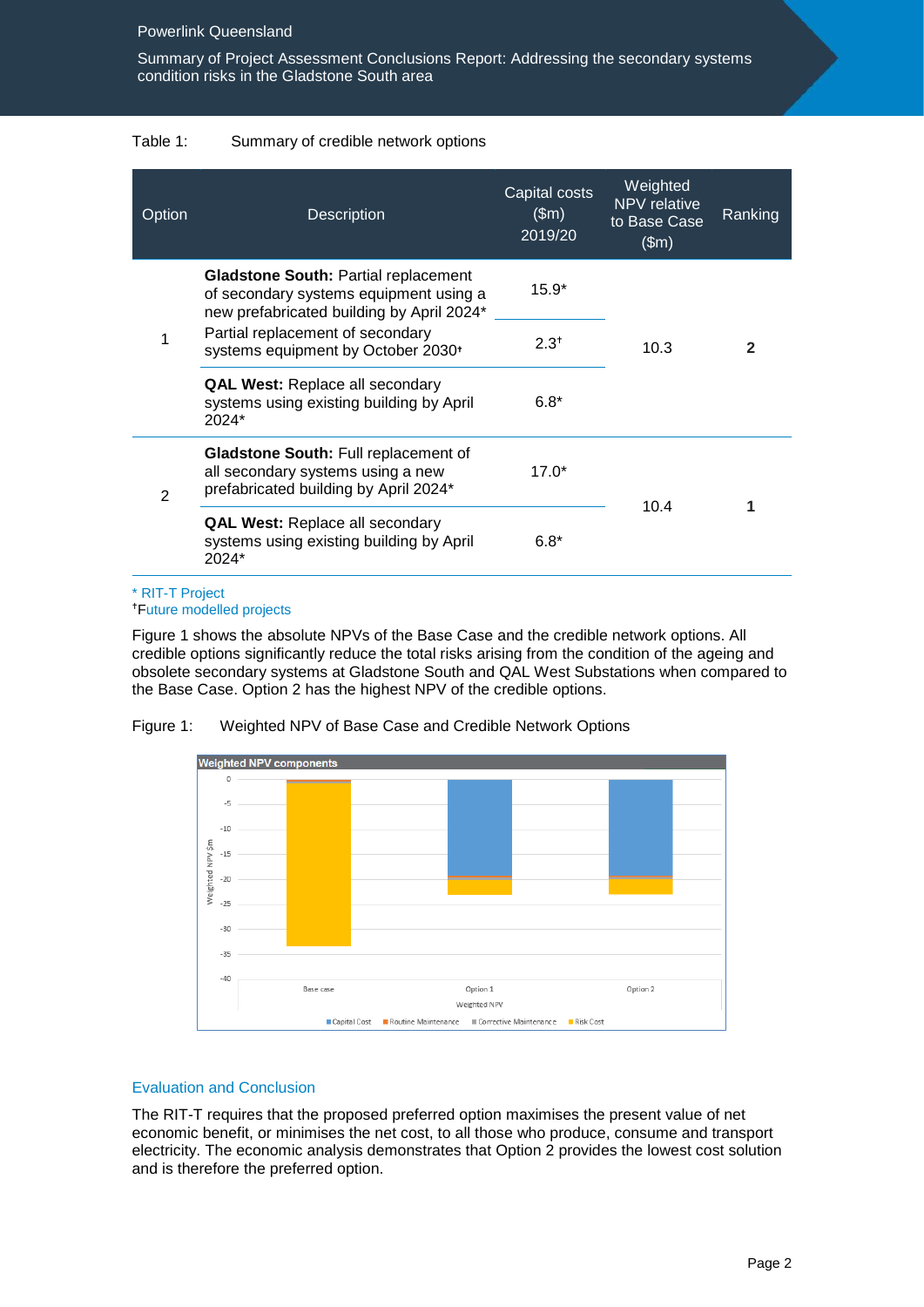Summary of Project Assessment Conclusions Report: Addressing the secondary systems condition risks in the Gladstone South area

In accordance with the expedited process for the RIT-T, the PSCR made a draft recommendation to implement Option 2, the full replacement of all secondary systems at both Gladstone South and QAL West substations by April 2024. The indicative capital cost of this option is \$23.8 million in 2019/20 prices. Powerlink is the proponent of this network option.

Design work will commence in 2020 and construction will commence in 2022. Installation and commissioning of the new secondary systems will be completed by April 2024.

As the outcomes of the economic analysis contained in this PACR remain unchanged from those published in the PSCR, the draft recommendation has been adopted without change as the final recommendation, and will now be implemented.